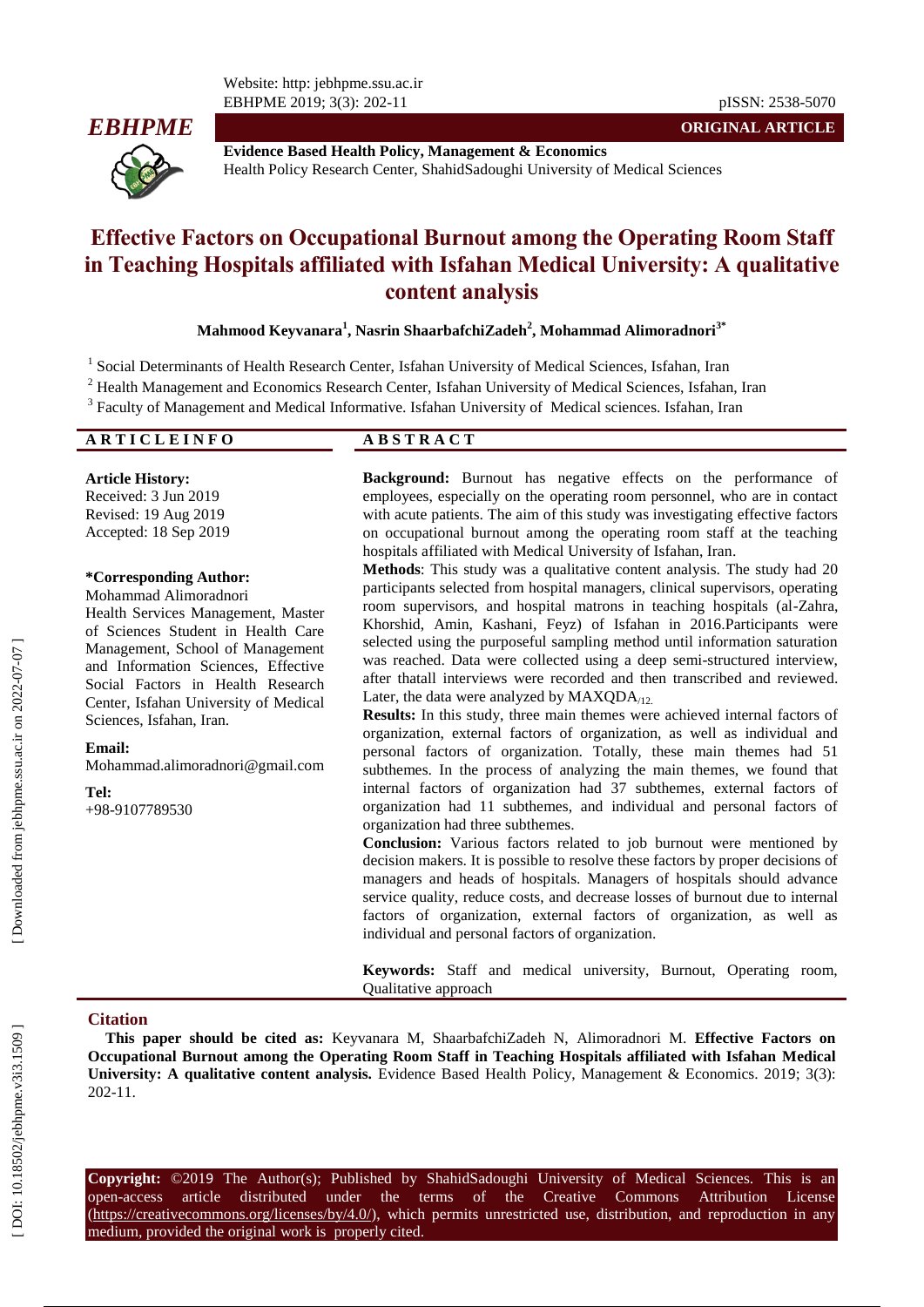# **Introduction**

fficient and entrepreneurial manpower is one Efficient and entrepreneurial manpower is one<br>
of the main needs of today's societies. Manpower is the main factor in the efficiency of organizations and progress of each organization is based on the education and development of these resources (1,2). Health is very valuable for human resources. One aspect of health is mental health and when employees are confronted with stress in their job, they will experience burnout after a while. This problem exists among the health care personnel considering their high level of contact with patients, lack of time to handle patients , and lack of staff support. Initially, Freudenberger use d the term "Burnout" in 1970 (3).

Today, this syndrome is a global phenomenon associated with factors of occupational stress. It is characterized by three dimensions: emotional exhaustion, depersonalization , and personal accomplishment. Most health workers suffer from burnout in their workplace. Burnoutis related to work -related factors such as: work environment, employee contact, marital status, and exposure to violence, etc.  $(4,5)$ .

Emotional exhaustion: this dimension of burnout refers to measuring individuals' emotions, fatigue from work , and lack of a positive sense of work. Depersonalization: lack of emotions and abusive reactions to receiving services and providing care services. This dimension is accompanied by neglect of other employees and visitors. Personal accomplishment: this dimension of burnout measures the employees' feelings who are evaluating their own jobs negatively. This dimension also refers to a lack of competence in performing the job plans, which will reduce the individuals' ability and success. Among all dimensions of burnout, emotional exhaustion is the main dimension (6 -9) .

Generally, this syndrome is associated with high levels of emotional exhaustion and depersonalization and reduced efficacy . Some consequences of burnout include: reduced quality of service, quitting the job, poor health status, early retirement , increased depression and suicide, reduce d quality of patient care services , and reduce d patient safety (10,11).

Amiri et al . (12), indicated that burnout rates in medical staff were higher in office personnel . Medscape expressed that burnout was common among the operating room staff. The rate of burnout among all specialist doctors ranged from 37 % to 53 %, while the rate of burnout in general surgeons was 50 %and was placed at the top of this list (13).

Rath et al. (13 ) , investigated burnout and its related factors among members of the Oncology and Maternal Society in 2015 and showed that the rate of burnout among the research population was 32 % (13,14). Health workers, especially operating room personnel, are exposed to environmental stressors to a high degree . Moreover, the cooperation and relationship of the operating room with other units of the hospital caused burnout to affect the quality of service delivery. So, according to the features of working in the operating room environment and considering the few number of studies on the burnout of operating room staff in teaching hospitals, the present study aimed to investigate factors of occupational burnout among the operating room staff in teaching hospitals affiliated with Medical University of Isfahan .

# **Materials and Methods**

For investigating the factors associated with job burnout in the operating room staff, we conducted a qualitative research using the content analysis method. Content analysis method is a method for subjective interpretation, in which the content of text data is classified systematically into codes or known patterns (15). By this methodology, scientists can interpret the authenticity and truth of the data using the mental and scientific ways. This approach is based on the analysis of linguistic messages can be found by discovery of meanings, preferences, attitude s , and practices. So, this method is very suitable for extraction and deduction of concepts and meanings (15). The study population included 20 participants from hospital managers  $(n = 5)$ ,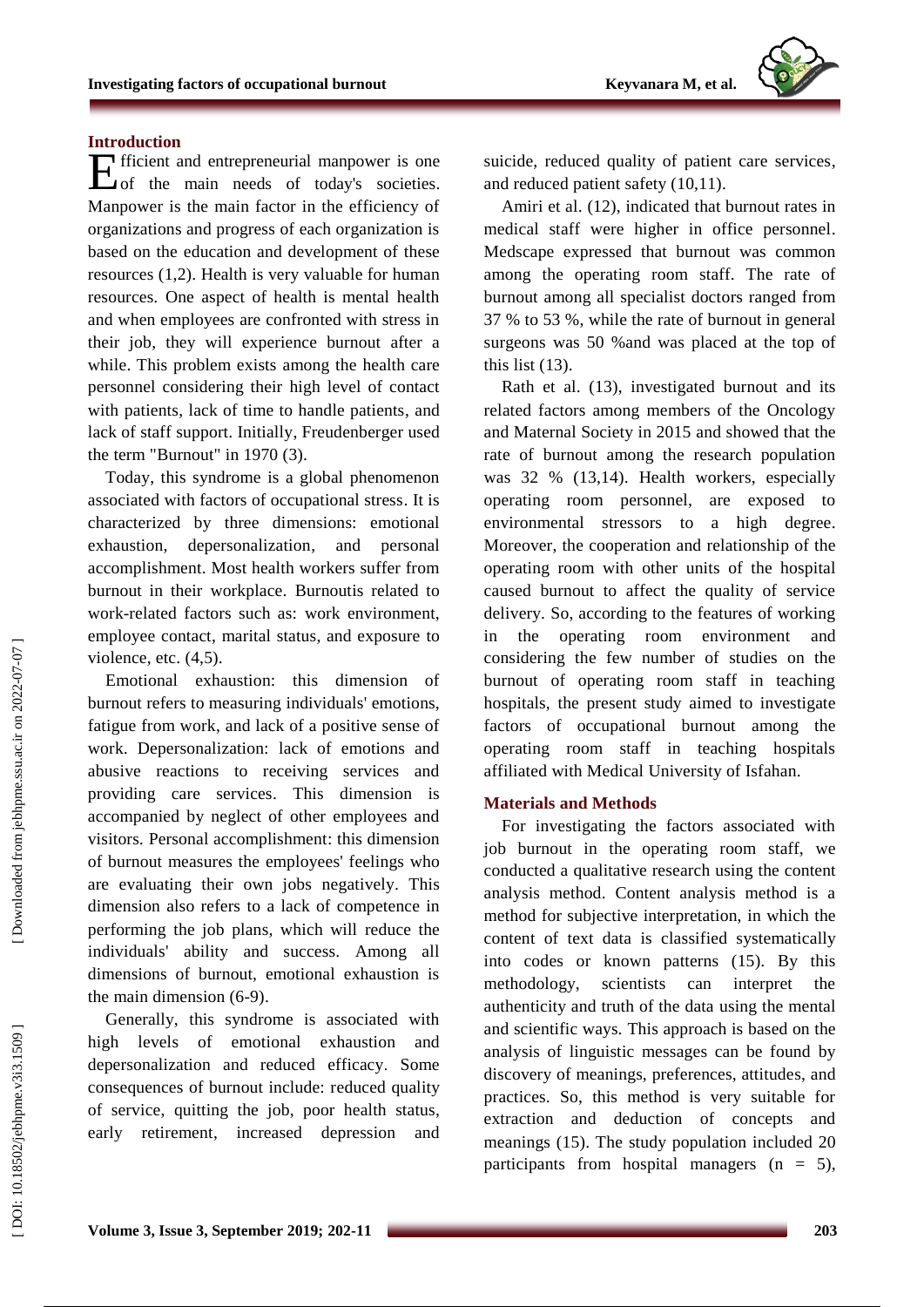clinical supervisors ( $n = 10$ ), and hospital matron  $(n = 5)$  in teaching hospitals (al-Zahra, Khorshid, Amin, Kashani ,Feyz) of Isfahan in 2016 . We used the purposeful sampling method and continued sampling until the data saturation was met. Inclusion criterionwas having a work experience of more than 15 years and the exclusion criterion included unwillingness to enter the study. Data were collected by referring to teaching hospitals affiliated to Isfahan University of Medical Sciences and interviewingwith participants. Prior to data collection, researcher sprovided the participants with study goals and method and ensured them about the confidentiality of information. The scholars explained to the participants that participation in the study was voluntarily. Furthermore, all participants were required to sign informed consent forms to enter the study. The data were collected using semi -structured and depth personal inter view s conducted in participants' workplace. The interview built -in four questions: 1): Please tell us about the operating room, the pressure that you feel in the part, the severity and burnout of the operating room personnel? 2): Please tell us about the effective factors on burnout among the operating room staff? 3): In your judgment, what are the external factors of burnout in the operating room staff? 4): Could you tell us, what are the internal factors of burnout in the operating room staff? 5): Do you think specific and personal factors have an effect on the burnout of the operating room staff? Can you explain more it?

Interviews began with an open question and the following questions depended on the information provided for the first question. The average interviews were 45 minutes and the data were analyzed using the analytical software MAXQDA<sub>12</sub>. Guba and Lincolne used "Dependability" to replace reliability and validity. The accuracy, strength , and acceptability of the data were confirmed by continuous manipulation of the data; the interviews were transcribed verbatim and the texts were reviewed until the main themes emerged. Data objectivity was

obtained by researchers' working with the data continuously, observing ethical issues, keeping accuracy in all stages of the research , and explaining the research method clearly. Finally, validity of the findings was considered using the information analysis review approach by the researcher to increase the accuracy of data (16). Reliability and validity in this study were also confirmed by the guidance, experience , and support of the supervisor and counselors. Furthermore, several preliminary interviews were conducted before the research and the necessary revisions were made by the supervisors and counselors. Subsequently, the researcher started the interview s , while they were recorded. The transcribed information was then reviewed several times until overall understanding was achieved from it. Later, the collected data were entered into the  $MAXQDA_{12}$  software and the codes and sub -codes were extracted . Participation in this study was completely voluntary for all staff of the operating room and informed consent were obtained from th e participants to take part . Ethics code was 3.297.

# **Results**

The participants' demographic information included income ( \$), number of children, marital status, interest in the job, gender, work experience, age category , and education degree. The findings showed that 75 %of the participants earned more than 833\$ ,50 % of the participants had two children , 80 % of the participants were married , and 65 % of them had interest in their job s . Moreover, 75 % of the participants were woman, 50 % had work experience of about 26 - 30 years , and most participants were in the age group of 46 -50 years. With regard to education, 45 % of the participants had bachelor's degree

We determine d themes and subthemes by MAXQDA 1 <sup>2</sup>, which resulted in three main themes:

# **1.Internal factors of organization:**

Most participants mentioned this theme and most factors associated with burnout were related to internal factors of organization. This theme had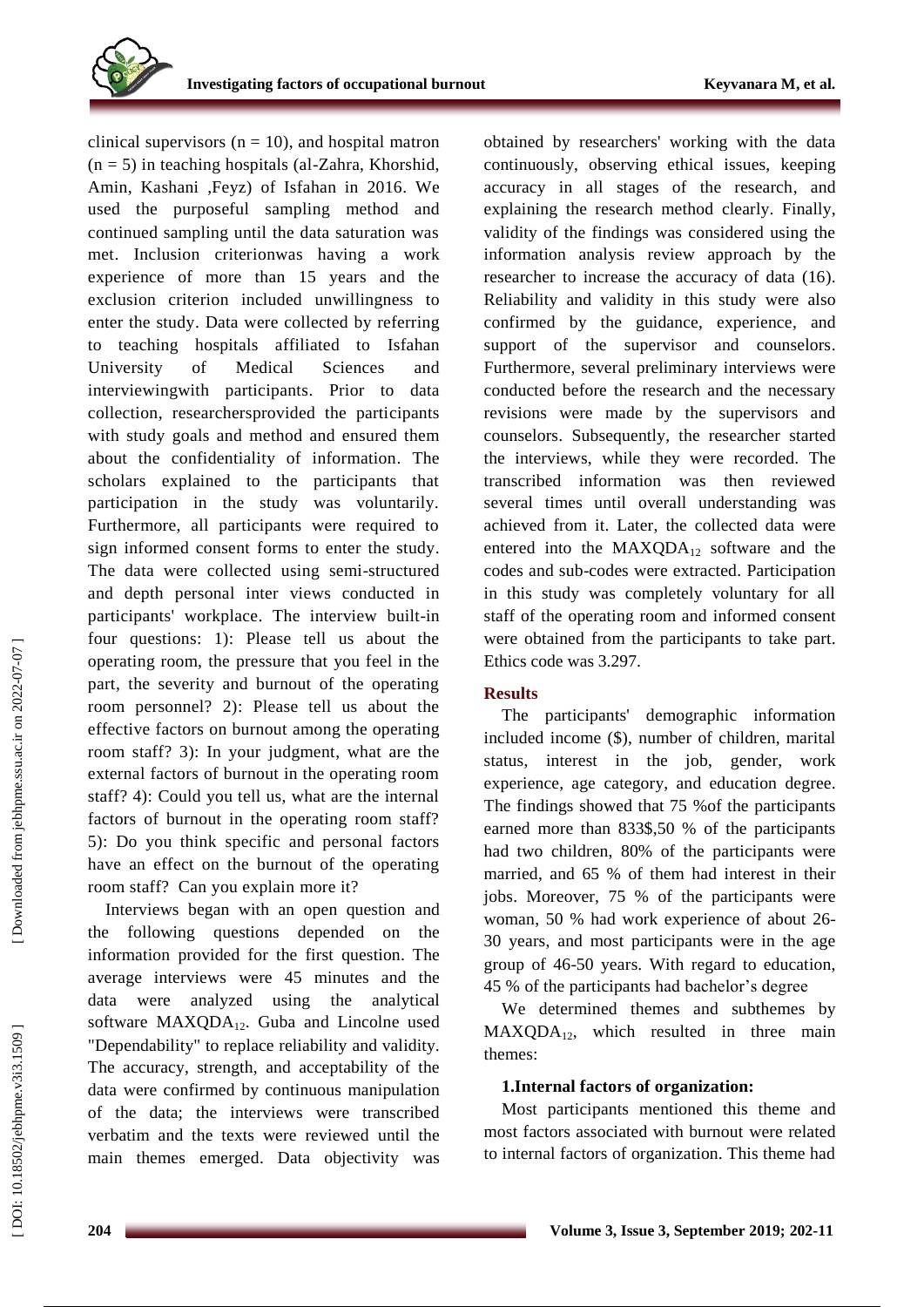

37 themes. Among all themes, some had other branches (after retirement, external to the organization, internal to the organization, internal sector communications, before retirement, and during surgery) (Table 2).

# **2.External factors of organization:**

After the internal factors of organization, participants selected this theme as a secondary

factor associated with burnout . This theme had 11 themes, some ofwhich had other branches (lack of outside organizational support, hiring employees) (Table 3).

**3 .Individual and personal factors of organization:** This factor had a minimum effect of burnout among other factors and had three themes (Table 4).

| <b>Variable</b>       |                    | <b>Frequency</b> | percent |
|-----------------------|--------------------|------------------|---------|
| Income $(\$)$         | 595-833            | 5                | 25 %    |
|                       | 833-1071           | 15               | 75 %    |
| Number of Children    | $\Omega$           | 5                | 25 %    |
|                       | 1 child            | 3                | 15 %    |
|                       | 2 Children         | 10               | 50 %    |
|                       | 3 Children         | 2                | 10 %    |
| <b>Marital</b> status | Married            | 16               | 80 %    |
|                       | Single             | 4                | 20 %    |
| Interest in the job   | Low                | 1                | 5 %     |
|                       | Medium             | 2                | 10 %    |
|                       | Much               | 13               | 65 %    |
|                       | Too much           | 1                | 5 %     |
| <b>Sex</b>            | Female             | 15               | 75 %    |
|                       | Man                | 5                | 25 %    |
| Work Experience       | Under 20 years old | 3                | 15 %    |
|                       | 20-25 years        | $\tau$           | 35 %    |
|                       | $26-30$ years      | 10               | 50 %    |
| Age category          | Under 40 years old | 4                | 20 %    |
|                       | 40-45 years        | 3                | 15 %    |
|                       | 46-50 years        | 14               | 70 %    |
| Degree of education   | Bachelor's degree  | 9                | 45 %    |
|                       | M.Sc               | 6                | 30 %    |
|                       | Ph.D               | 5                | 25 %    |

| Table 1. Demographic status of the participants in the interview |  |  |
|------------------------------------------------------------------|--|--|
|                                                                  |  |  |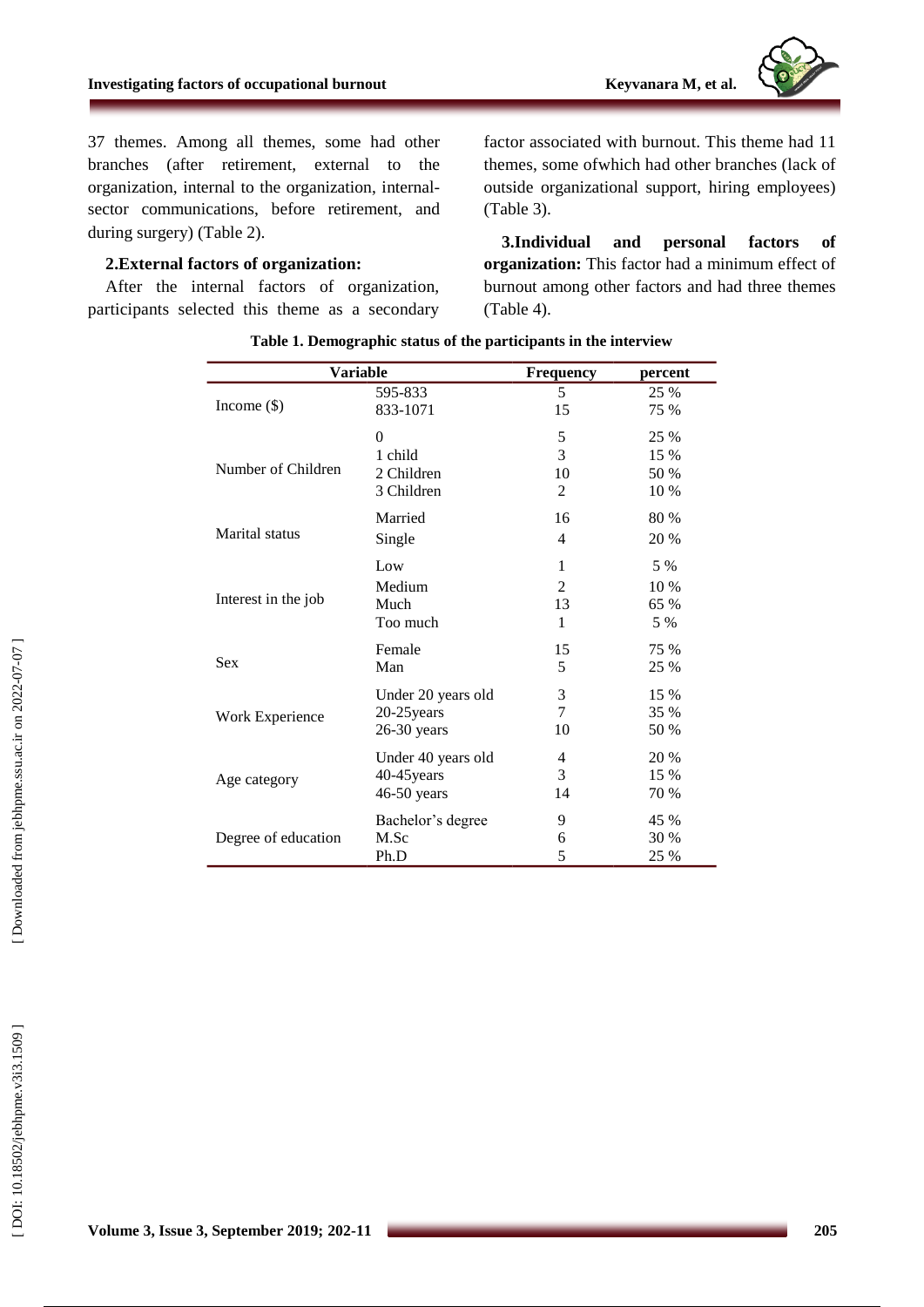| <b>Themes</b>                                      | <b>Subthemes</b>                        | <b>Codes</b>                  |
|----------------------------------------------------|-----------------------------------------|-------------------------------|
| Lack of planning to replace personnel              |                                         |                               |
| and succession                                     |                                         |                               |
| Inappropriate arrangement operating                |                                         |                               |
| room staff                                         |                                         |                               |
| Failure to correct some processes                  |                                         |                               |
| Feeling of loss or lack of job security            |                                         |                               |
| Lack of planning at the start of                   |                                         |                               |
| surgery                                            |                                         |                               |
| Not having a job rotation                          |                                         |                               |
| Obsessions for the disinfection of                 |                                         |                               |
| employees                                          |                                         |                               |
| Lack of human resources due to                     |                                         |                               |
| problems in recruiting                             |                                         |                               |
| Failure to perform hierarchy                       |                                         |                               |
| physicians' predominance                           |                                         |                               |
| The lack of attention and support from             |                                         |                               |
| senior officials                                   |                                         |                               |
| Lack of work by some employees                     |                                         |                               |
| Ignore time management                             |                                         |                               |
| Lack of<br>creativity<br>and<br>doing              |                                         |                               |
| something according to the policies in             |                                         |                               |
| the operating room                                 |                                         |                               |
| Lack of responsible attention to                   |                                         |                               |
| employees                                          |                                         |                               |
| Lack of time for staff recovery during<br>the week |                                         |                               |
| Lack of checkup for staff                          |                                         |                               |
| Doing unprofessional work                          |                                         |                               |
| Lack of attention to mental health of              |                                         |                               |
| employees                                          |                                         |                               |
| Possibility<br>of<br>transmission<br>of            |                                         |                               |
| infections and contagious diseases of              |                                         |                               |
| patients                                           |                                         |                               |
| Contact patients<br>and<br>companion               |                                         |                               |
| patients with personnel                            |                                         |                               |
| Lack of policy and structure in                    |                                         |                               |
| section                                            |                                         |                               |
| Change attitudes in managers                       |                                         |                               |
|                                                    |                                         |                               |
| Lack of training                                   |                                         |                               |
| Attend personnel of operation room in              |                                         |                               |
| all the crises                                     |                                         |                               |
| Contact with patients with non-Persian             |                                         |                               |
| languages                                          |                                         |                               |
|                                                    | Teaching students and new staff         |                               |
|                                                    | The presence of students in operation   |                               |
| New employees and students                         | room                                    |                               |
|                                                    | Lack of responsibility for new students |                               |
|                                                    | and staff                               |                               |
|                                                    | Before surgery                          |                               |
|                                                    |                                         | Lack of rest between two      |
| <b>Stress</b>                                      |                                         | surgeries                     |
|                                                    | During surgery                          | Long surgery time             |
|                                                    |                                         | Be ready for surgeries in all |
|                                                    |                                         | time                          |

**Table 2 .** Internal factors of the organization associated with burnout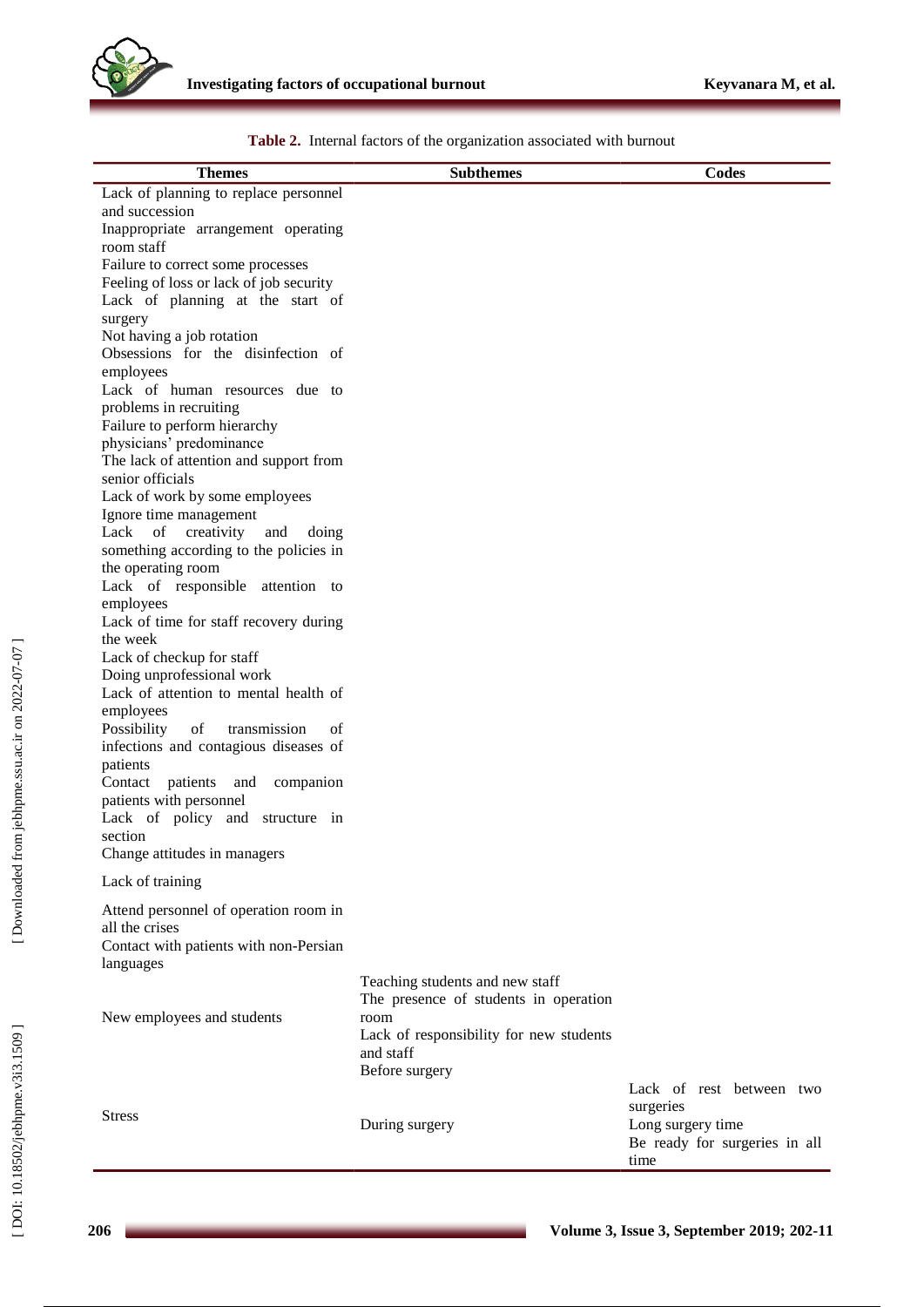Transfer of doctor's stress



|                                     |                                        | during surgery to personnel                                |
|-------------------------------------|----------------------------------------|------------------------------------------------------------|
|                                     |                                        | Type of surgery                                            |
|                                     |                                        | Unpredictable surgery                                      |
|                                     |                                        | Stress due to medical error                                |
|                                     | After surgery                          |                                                            |
|                                     |                                        | Comparison of the operating                                |
|                                     | External to the organization           | room staff with other staff in                             |
|                                     |                                        | other hospitals                                            |
| Compare                             |                                        | Discrimination and compare                                 |
|                                     |                                        | staff with doctor                                          |
|                                     | Internal to the organization           | Comparison among staff of<br>sections with each other in a |
|                                     |                                        | hospital                                                   |
|                                     |                                        | Communications<br>between                                  |
|                                     |                                        | physician and personnel                                    |
|                                     |                                        | Communications between staff                               |
|                                     |                                        | and Responsible of section                                 |
|                                     | Internal-sector communications         | (Non-doctor)<br>in operating                               |
| Communications                      |                                        | room                                                       |
|                                     |                                        | Communications between staff                               |
|                                     |                                        | and other staff with the same                              |
|                                     |                                        | level                                                      |
|                                     | Communications between sectors         |                                                            |
|                                     |                                        | Lack<br>of<br>support<br>and                               |
|                                     |                                        | motivation in personnel                                    |
|                                     | Before retirement                      | Lack of support in supplying                               |
| Lack of support                     |                                        | equipment                                                  |
|                                     |                                        | Lack of equipment for welfare                              |
|                                     | After retirement                       | Low pensions                                               |
|                                     |                                        | Lack of treatment facilities                               |
|                                     | Lack of planning for supporting        |                                                            |
| Delay                               | Delay in bringing of patient           |                                                            |
|                                     | Delay doctor for surgery<br>work time  |                                                            |
|                                     | Workload                               |                                                            |
| Extensive workload and shifts       | Many shifts in other hospitals         |                                                            |
|                                     | Shift and overtime in the own hospital |                                                            |
|                                     |                                        |                                                            |
|                                     | Decrease the fee for service           |                                                            |
| Economic problems (in organization) | Low employee salary                    |                                                            |
|                                     | delayed payment                        |                                                            |
| Physical problems caused by surgery |                                        |                                                            |
|                                     | The presence of gases                  |                                                            |
|                                     | <b>Operation Room Design</b>           |                                                            |
|                                     | loud noises                            |                                                            |
| Operating room problems             | Worn equipment                         |                                                            |
|                                     | Lack of proper ventilation             |                                                            |
|                                     | Special lighting in operating room     |                                                            |
|                                     | The color of the operating room        |                                                            |
|                                     | Closure of operating room space        |                                                            |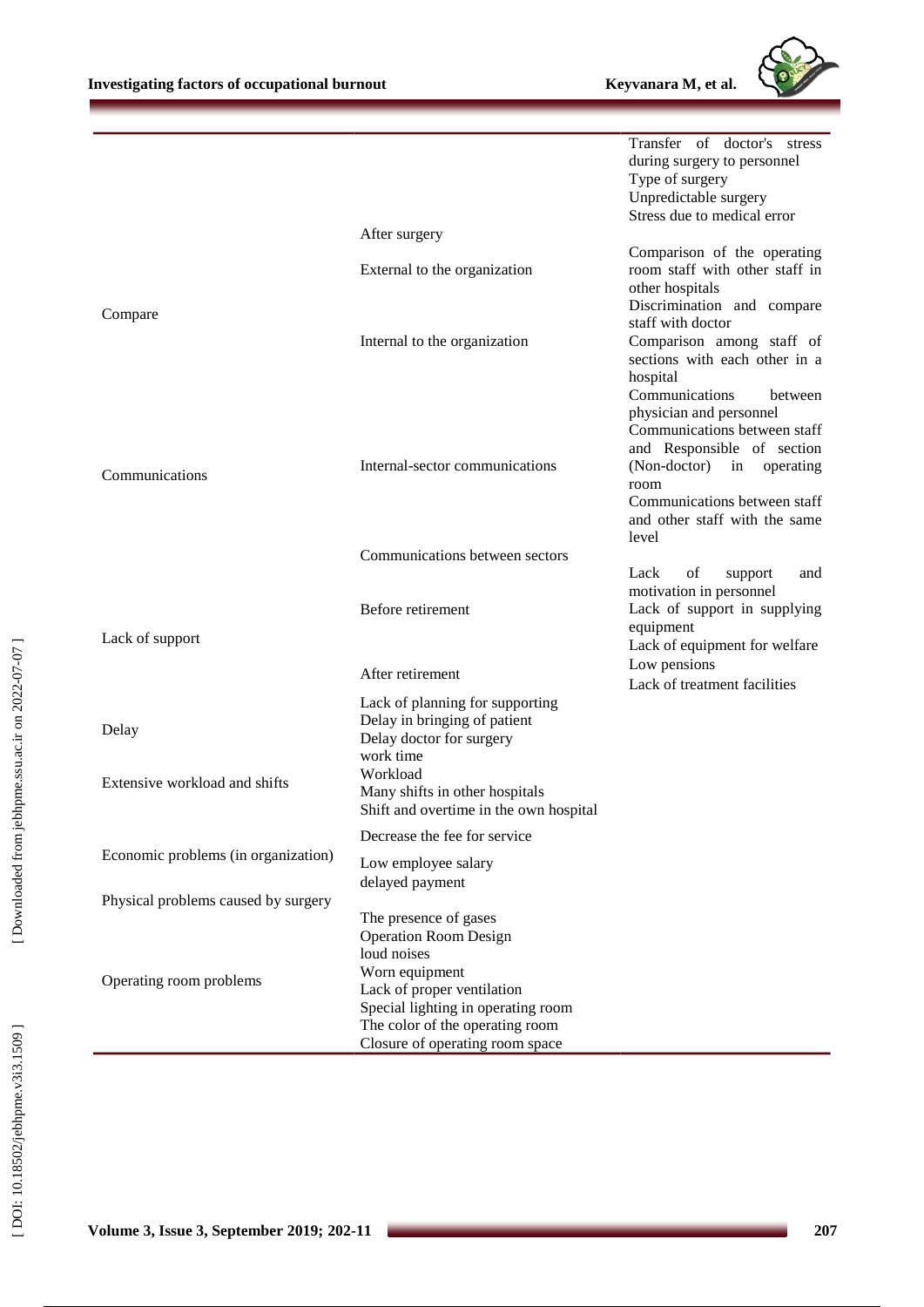

| <b>Themes</b>                                            | <b>Subthemes</b>                                                                                                      |
|----------------------------------------------------------|-----------------------------------------------------------------------------------------------------------------------|
| Implementation of Ghasedak system (A kind of             |                                                                                                                       |
| performance- based payment system)                       |                                                                                                                       |
| Nursing tariffs system in the Ministry of Health         |                                                                                                                       |
| Lack of proper personnel selection                       |                                                                                                                       |
| Lack of people's understanding of operating room         |                                                                                                                       |
| Economic problems (outside organization)                 |                                                                                                                       |
| Failure to implement in medical services referral system |                                                                                                                       |
| Implementation of accreditation in hospitals             |                                                                                                                       |
| Cultural issues                                          |                                                                                                                       |
| Legal problems                                           |                                                                                                                       |
| Lack of outside organizational support                   | Lack of media support<br>Lack of support from the University of Medical<br>Sciences and the Ministry of Health        |
| Hiring employees                                         | of recruitment<br>(permanent,<br>temporary-to-<br>Type<br>permanent, contractual)<br>Problems in employee recruitment |

**Table 3.** External factors of the organization associated with burnout

**Table 4.** Investigating individual and personal factors of organization associated with burnout

| Themes                                  | <b>Subthemes</b> |
|-----------------------------------------|------------------|
| Lack of motivation and interest in work |                  |
| Physical problems outside the workplace |                  |
| Individual problems                     |                  |

## **Discussion**

This study examine d factors related to burnout among the operating room staff after interviewing with hospital managers, clinical supervisors, operating room supervisor , and hospital matrons. The results showed that the factors related with burnout in the operating room staff were divided into three groups: external factors of organization, individual and personal factors of organization, and internal factors of organization. Behboodi Moghadam et al . (17 ) , examine d the relationship of different dimensions of burnout with some individual and occupational factors. They showed that motivation and interest in job had a significant relationshipwith burnout and its dimensions, which coincided with the results of this study (17). However, the studies by Alimoradnori et al . (18) and Tayba'i et al . (19 ) did not show anysignificant relationship between job burnout and motivation and interest in job. These findings are different with the result of this study.

Toubia et al . (20 ) , investigated the burnout of nurses in internal and surgery wards.

Theyconcluded that one of the effective factors in high burnout was increasing contact with patients, which coincided with the results of this study. Khorasani Niasar et al . (21) , investigated burnout among operating room nurses in Qom teaching hospitals and showed that nurses had a very bad condition in the operating room. They recommended that the managers at different levels were required to create friendly relationships with employees, consider psychological factors , and conduct courses on employee compatibilityskills teach the operating room staff. Moreover, Khorasani Niasar et al. indicated that the authorities should consider the health systems, mental health , and working conditions more attentively since thesecan reduce burnout. These findings confirmed the results of this study .

Tawfik et al . (22 ) , examined the factors related to burnout in the NICU and some internal factors of organization. According to the results, increase of daily admissions, bed occupancy rate , and staff sensitivity in analyzing electronic health records are the most important factors related to job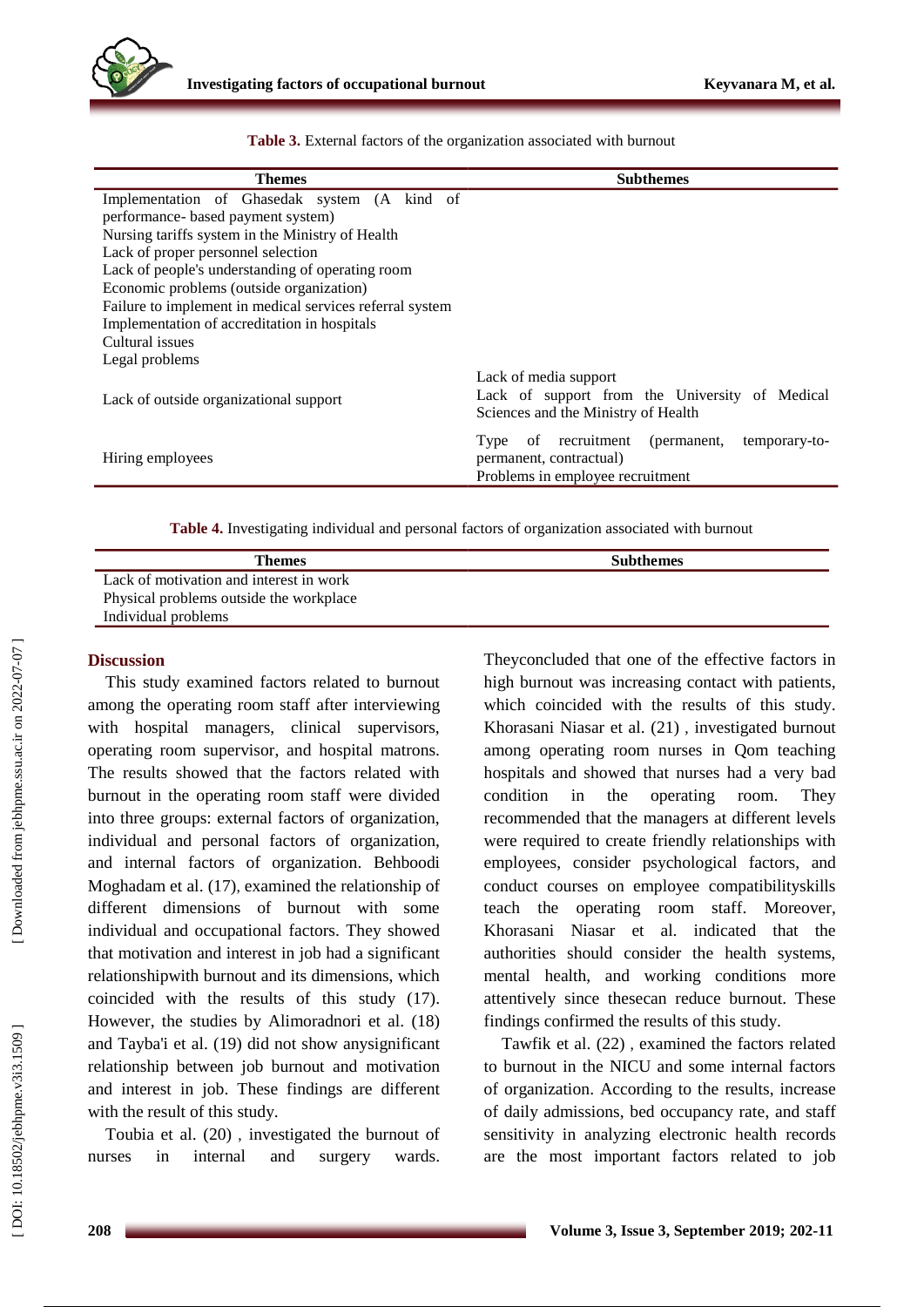

burnout. We found that nurses' burnout was higher than physicians.Moreover, a significant relationship was observed between other internal organizational factors , such as delay in patient transfer to department and nurses' working hours, and the prevalence of burnout, which was similar to the findings of this study .Tayebani et al.(19) examined some of the factors associated with burnout and stated that job burnout had no significant relationship with some factors such as attitude effective, type of service provided, number of referrals , and patients admitted. The result of her study was different with the finding of present study. However, some factors affected burnoutsuch as staff working hours per week, type of hospital (private and public) that had a high impact on burnout (this result was similar to our findings) .Furthermore, Dalia et al.(23), examined internal organizational factors associated with burnout; a significant relationship was found between job burnout and some factors such as management of workload, control, reward, justice, values in the organization , and social communication between sectors that coincided with finding s of the present study .

Green et al . (24 ) , studied the individual and organizational factors related to burnout and showed a significant relationship between some organizational variables such as leadership with burnout, which was similar to the finding s of this study. Demiret al. (25) and Cordeset al. (26) stated that job rotation could reduce work stress and a person who experience d job rotation perceive d the work environment more easily; this reduce s burnout. The results of their studies were the same as our finding s .

# **Conclusion**

Based on the findings of this study, internal factors of organization, external factors of

# **References**

1.Yaghoubi Poor A, Ahmed E, Moalemzadeh AnsariF, Movahedi M. Investigating the Relationship Between Job Stress and Organizational Trust in SirjanMunicipality. organization,as well as individual and personal factors of the organization are the most important causes of burnout.In this regard, identifying challenges and factors related to job burnout helps hospital managers and organizationauthorities to improve the quality of care in hospitals by planning.On the other hand, recognizing these challenges increases the staff awareness in operation room; so, appropriate training programs should be developed to reduce the rate of burnout. Moreover, limitation of this study was lack of full cooperation of research units for collecting the required data. Finally, some useful suggestions are recommended based on results: this research can be carried out in private and social security hospitals in Isfahan and its results can be compare d with our findings for clarifying the factors associated with burnout. Moreover, the effective factors on burnout can be examined in other wards. The limitation of this study was hard access to the participants for interview due to their difficult working conditions

## **Acknowledgments**

This study is part of a thesis for MSC, No. 396297with the ethics code of 3.297. Researchers express their gratitude to Isfahan University of Medical Science for their coordination in conducting this study. In addition, the hospital operating room staff , who participated in this study are appreciated .

# **Conflict s of interest**

The authors declared no conflict of interests.

# **Authors' contributions**

Alimoradnori M designed research; ShaarbafchiZadeh N and Keyvanara M conducted research and analyzed data; Alimoradnori M and Keyvanara M wrote manuscript. All authors read and approved the final manuscript .

World Applied Sciences Journal . 2014; 32(10): 2042 -47. [In Persian]

2 . ZargarBalayeJame S, Alimoradnori M. The Study of theRelationship Between Organizational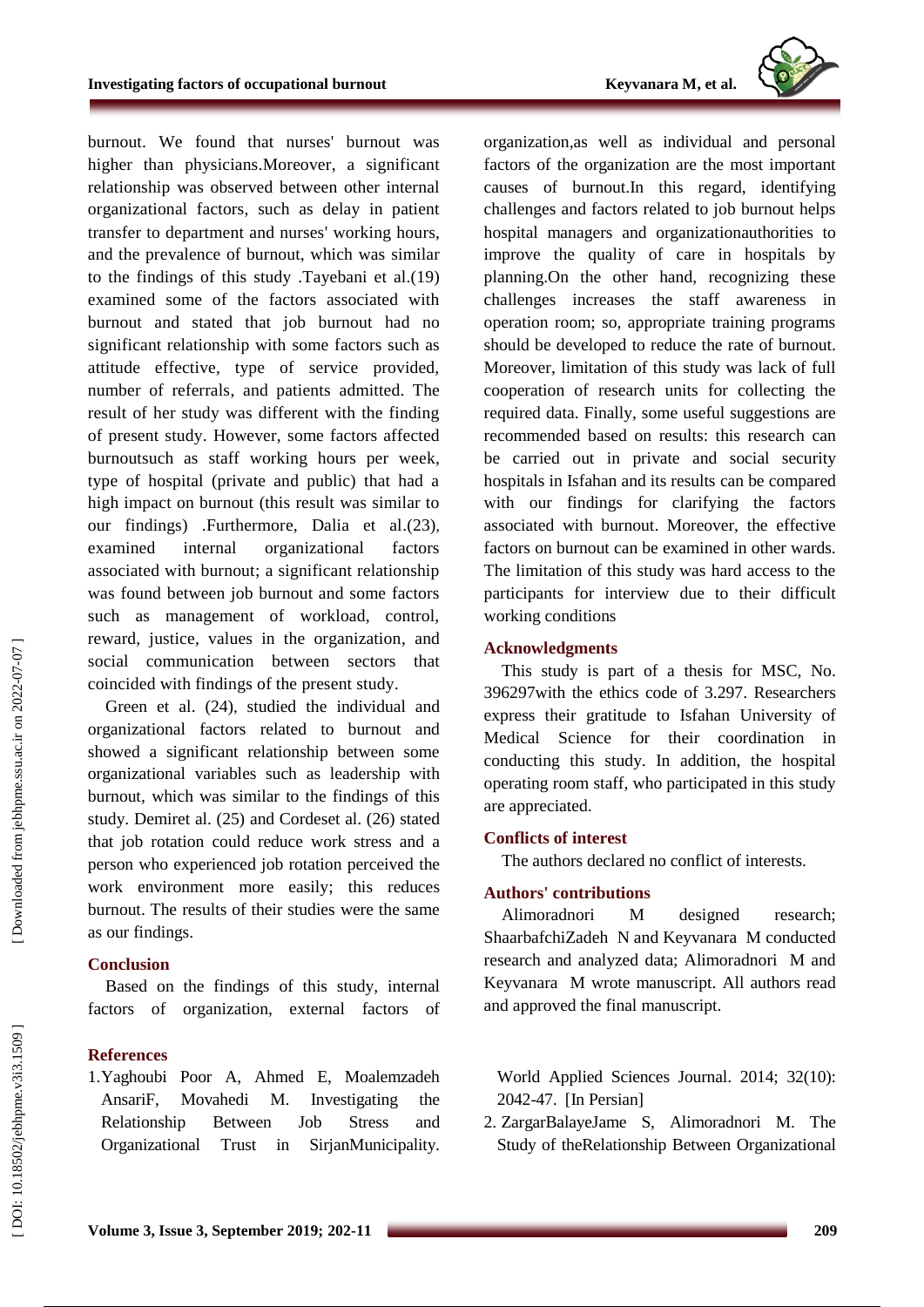

Justice and ItsDimensions and Organizational Entrepreneurship inSelected Military Clinics in Tehran, 2017 . J Arch MilMed. 2018; 6(2):1 - 5. [In Persian]

- 3 .ZargarBalayeJame S, Alimoradnori M, Daneshvar A. The Relationship Between Job Burnout and Its Dimensions with Job Stress in Isfahan University of Medical Sciences in 2018. jhosp. 2018; 17(3) : 87 -99 . [In Persian]
- 4 .CoskunCenk S. An analysis of the exposure to violence and burnout levels of ambulance staff. Turkish Journal of Emergency Medicine. 2019; 19(1): 21 -5.
- 5. Sousa AR. .Sousa AR, Barros Mourao J[I](https://www.sciencedirect.com/science/article/pii/S0104001418300617) [.Burnout in](https://www.sciencedirect.com/science/article/pii/S0104001418300617)  [anesthesiology](https://www.sciencedirect.com/science/article/pii/S0104001418300617) . j.bjane. 2018; 68(5): 507 -17 .
- 6 .Sillero A, Zabalegui A. Organizational Factors and Burnout of Perioperative Nurses. Clin Pract Epidemiol Ment Health. 2018;14: 132 -42 .
- 7 .Hosseinian S, Pordelan N, Heidari H, S Salimi. Analysis of exhaustion vocational Nurses structure with Structural Analysis of Burnout among Nurses Considering Acceptance, Commitment, and Emotion Regulation. J Mazandaran Univ Med Sci .2014; 24(113): 37 -46 . [In Persian]
- 8 .kadkhodaeia M, Asgari M. The Relationship between Burnout and Mental Health in Kashan University of Medical Sciences Staff, Iran .Arch Hyg Sci . 201 5; 4(1): 31 -40. [In Persian]
- 9 .HannaniM, MotalebiKashani M, Gilasi HR. Evaluating the correlation between burnout syndrome dimensions and demographic characteristics of cashiers in state banks of Kashan.Feyz. 2011; 15(1): 66 -73. [In Persian]
- 10 . Vetter MH, Vetter MK, Fowler J. Resilience, hope and flourishing are inversely associated with burnout among members of the Society for Gynecologic Oncology. Gynecologic Oncology Reports. 2018; 25(14): 52-5.
- 11 . San Lin K, Zaw T, Oo WM, Soe PP. Burnout among house officers in Myanmar: A cross sectional study. Ann Med Surg. 2018; 33: 7-12.
- 12 . Amiri M, Chaman R, Arabi M, Ahmadinasab A, Hejazi A, Khosravi A. Factors influencing the intensity of burnout amongrural health workers

(Behvarz) in Northeastern Provinces of Iran.RJMS . 2016; 22(141): 116 -25. [In Persian]

- 13 . Rath KS, Huffman LB, Phillips GS, Carpenter KM, Fowler JM.Burnout and associated factors among members of the Society of Gynecologic Oncology .Am J Obstet Gynecol. 2015; 213(6): 821-9.
- 14. Dimou FM, Eckelbarger D & Riall TS. Surgeon Burnout: A Systematic Review. J Am CollSurg. 2016; 222(6): 1230 - 9
- 15 . Content Analysis Method: from Quantity Orientation to Quality -Orientation . Journal of psychology models and methods . 2016; 7(23): 57 - 82 .
- 16 . Tabibi S.J, Maleki M.R , Delgoshaei B.The Study of relationship of job stress and burnout and Effective Factors among Occupational Therapists in Governmental and Private Centers in Tehran in 1393 [MSc thesis].Iran Medical Science University School of Rehabilitation science; Tehran. 2016 .
- 17 . Moghadam ZB, Maleki N, KianFR, Hosseini M. The relationship between the different dimensions of burnout and personal and professional factors in midwives.Iranian Journal of Obstetrics, Gynecology and Infertility. 2014; 17(103): 1 - 13.
- 18. Alimoradnori M, ZargarBalayeJame S. Investigating the Relationship between Organizational Justice and its Dimensions with Job Burnout and Its Dimensions in Selected Military Clinics in Tehran in 2017. Paramedical Sciences and Military Health. 2018; 12(4): 16 -25. [In Persian]
- 19 . Tayebani T, Ebrahimi A, Samoe R, Nassiri H. Job burnout for psychologists and psychiatrists of city of Isfahan city of and its interrelation with individual and professional factors. JRes Behave Sci. 2013; 11(5): 465-473. [In Persian]
- 20 . Toubaei SH, Sahraeian A. Burnout and job satisfaction of nurses working in internal, surgery, psychiatry burn and burn wards. Horizon of Medical Sciences. 2007; 12(4): 40 - 5. [In Persian]
- 21 . KhorasaniNiasar N, TaheriKharame Z, Koohbor M, Aghaziarati M. Professional burnout and the affecting factors in operating room nurses